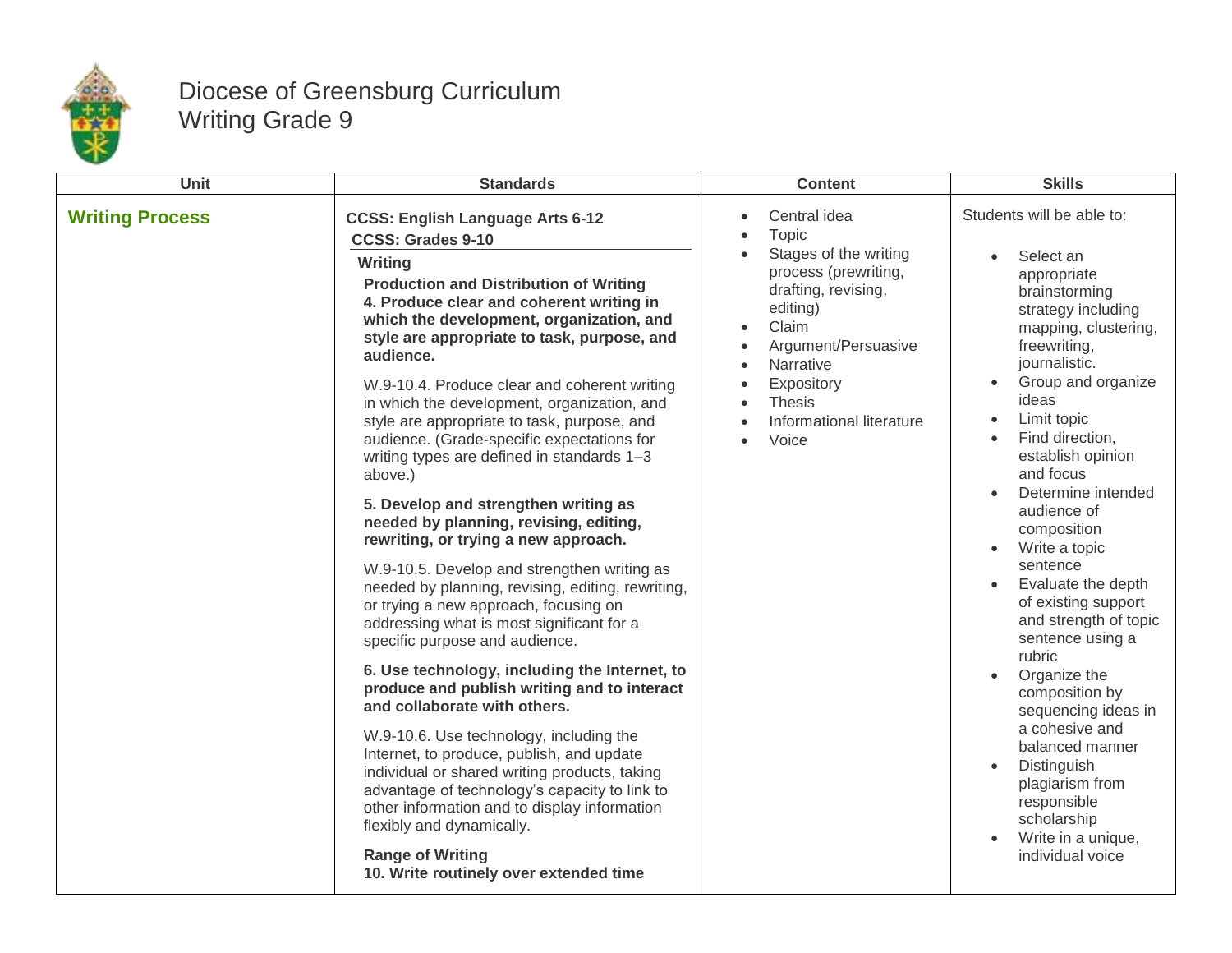| Unit                                              | <b>Standards</b>                                                                                                                                                                                                                                                                                                                                                                                                                                                                                                                                                                                                                                                                                                                                                                                                                                                                                                                                                                                                               | <b>Content</b>                                                                                                                                                                       | <b>Skills</b>                                                                                                                                                                                                                                                                                                                                                                                                                                                                                                                                                 |
|---------------------------------------------------|--------------------------------------------------------------------------------------------------------------------------------------------------------------------------------------------------------------------------------------------------------------------------------------------------------------------------------------------------------------------------------------------------------------------------------------------------------------------------------------------------------------------------------------------------------------------------------------------------------------------------------------------------------------------------------------------------------------------------------------------------------------------------------------------------------------------------------------------------------------------------------------------------------------------------------------------------------------------------------------------------------------------------------|--------------------------------------------------------------------------------------------------------------------------------------------------------------------------------------|---------------------------------------------------------------------------------------------------------------------------------------------------------------------------------------------------------------------------------------------------------------------------------------------------------------------------------------------------------------------------------------------------------------------------------------------------------------------------------------------------------------------------------------------------------------|
|                                                   | frames (time for research, reflection, and<br>revision) and shorter time frames (a single<br>sitting or a day or two) for a range of tasks,<br>purposes, and audiences.<br>W.9-10.10. Write routinely over extended time<br>frames (time for research, reflection, and<br>revision) and shorter time frames (a single<br>sitting or a day or two) for a range of tasks,<br>purposes, and audiences.<br>© Copyright 2010. National Governors<br>Association Center for Best Practices and Council<br>of Chief State School Officers. All rights reserved.                                                                                                                                                                                                                                                                                                                                                                                                                                                                       |                                                                                                                                                                                      | Compose, edit, and<br>revise a written text<br>for persuasion,<br>exposition, narration,<br>and research                                                                                                                                                                                                                                                                                                                                                                                                                                                      |
| <b>Persuasive/Argumentative</b><br><b>Writing</b> | <b>CCSS: English Language Arts 6-12</b><br><b>CCSS: Grades 9-10</b><br>Writing<br><b>Text Types and Purposes</b><br>1. Write arguments to support claims in an<br>analysis of substantive topics or texts,<br>using valid reasoning and relevant and<br>sufficient evidence.<br>W.9-10.1. Write arguments to support claims in<br>an analysis of substantive topics or texts, using<br>valid reasoning and relevant and sufficient<br>evidence.<br>W.9-10.1a. Introduce precise claim(s),<br>distinguish the claim(s) from alternate or<br>opposing claims, and create an organization<br>that establishes clear relationships among<br>claim(s), counterclaims, reasons, and<br>evidence.<br>W.9-10.1b. Develop claim(s) and<br>counterclaims fairly, supplying evidence for<br>each while pointing out the strengths and<br>limitations of both in a manner that anticipates<br>the audience's knowledge level and concerns.<br>W.9-10.1c. Use words, phrases, and clauses to<br>link the major sections of the text, create | Argument<br>Claim<br>Counterclaim<br>Audience<br>Fact<br>Logic<br>Evidence<br>Details<br>Examples<br><b>Statistics</b><br>Expert testimony<br>SEE method<br>Ethos<br>Pathos<br>Logos | The student will be able to:<br>Define argument<br>Define claim<br>Distinguish<br>counterclaim from<br>claim<br>Distinguish an<br>argument from a fact<br>Develop a logical<br>$\bullet$<br>argument and claims<br>Support claims with<br>specific evidence<br>such as details and<br>examples<br>Support claims with<br>specific evidence<br>such as statistics<br>and expert testimony<br>Connect facts and<br>evidence to a claim<br>Connect a series of<br>claims to an<br>argument<br>Establish their own<br>credibility through<br>their implementation |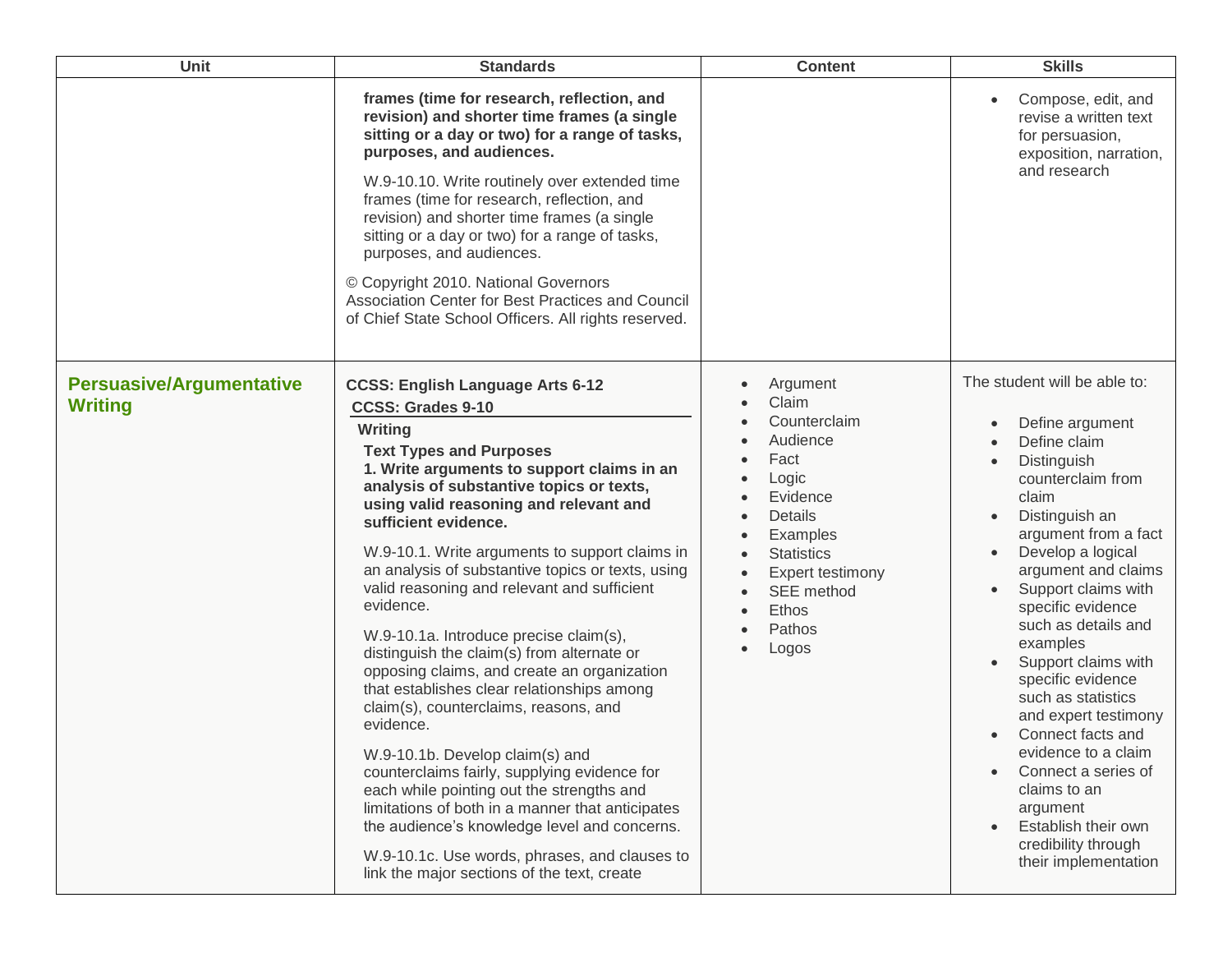| Unit | <b>Standards</b>                                                                                                                                                                                                                                  | <b>Content</b> | <b>Skills</b>                                                                                             |
|------|---------------------------------------------------------------------------------------------------------------------------------------------------------------------------------------------------------------------------------------------------|----------------|-----------------------------------------------------------------------------------------------------------|
|      | cohesion, and clarify the relationships between<br>claim(s) and reasons, between reasons and<br>evidence, and between claim(s) and<br>counterclaims.                                                                                              |                | of voice and appeals<br>to audience<br>Use grade level<br>appropriate                                     |
|      | W.9-10.1d. Establish and maintain a formal<br>style and objective tone while attending to the<br>norms and conventions of the discipline in<br>which they are writing.                                                                            |                | emotional appeals<br>Use grade level<br>$\bullet$<br>appropriate rational<br>appeals<br>Address potential |
|      | W.9-10.1e. Provide a concluding statement or<br>section that follows from and supports the<br>argument presented.                                                                                                                                 |                | counterclaims when<br>developing an<br>argument                                                           |
|      | <b>Production and Distribution of Writing</b><br>4. Produce clear and coherent writing in<br>which the development, organization, and<br>style are appropriate to task, purpose, and<br>audience.                                                 |                | Write an effective<br>argument                                                                            |
|      | W.9-10.4. Produce clear and coherent writing<br>in which the development, organization, and<br>style are appropriate to task, purpose, and<br>audience. (Grade-specific expectations for<br>writing types are defined in standards 1-3<br>above.) |                |                                                                                                           |
|      | 5. Develop and strengthen writing as<br>needed by planning, revising, editing,<br>rewriting, or trying a new approach.                                                                                                                            |                |                                                                                                           |
|      | W.9-10.5. Develop and strengthen writing as<br>needed by planning, revising, editing, rewriting,<br>or trying a new approach, focusing on<br>addressing what is most significant for a<br>specific purpose and audience.                          |                |                                                                                                           |
|      | 6. Use technology, including the Internet, to<br>produce and publish writing and to interact<br>and collaborate with others.                                                                                                                      |                |                                                                                                           |
|      | W.9-10.6. Use technology, including the<br>Internet, to produce, publish, and update<br>individual or shared writing products, taking<br>advantage of technology's capacity to link to                                                            |                |                                                                                                           |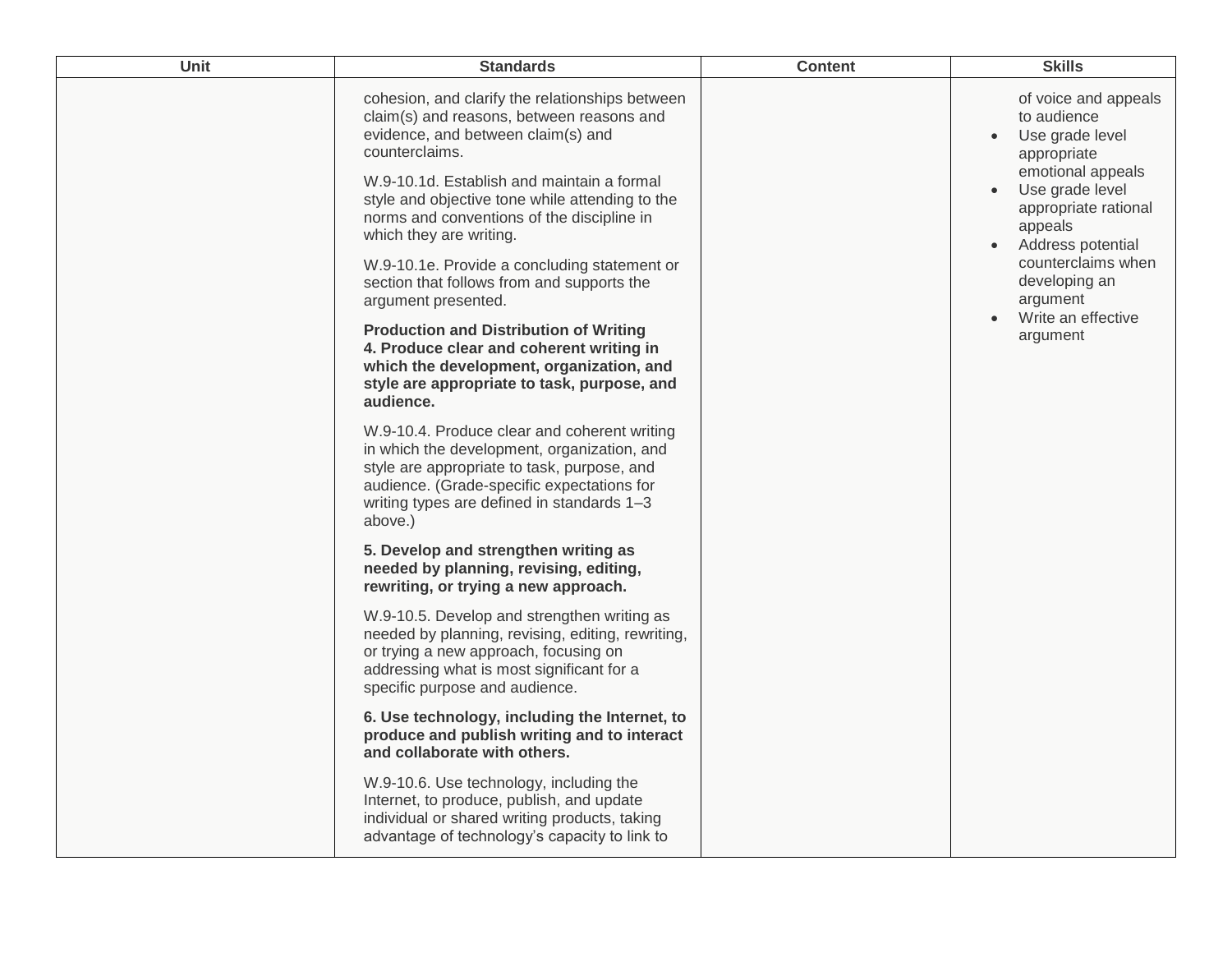| Unit | <b>Standards</b>                                                                                                                                                                                                                                                                                                                                                                 | <b>Content</b> | <b>Skills</b> |
|------|----------------------------------------------------------------------------------------------------------------------------------------------------------------------------------------------------------------------------------------------------------------------------------------------------------------------------------------------------------------------------------|----------------|---------------|
|      | other information and to display information<br>flexibly and dynamically.<br>8. Gather relevant information from multiple<br>print and digital sources, assess the<br>credibility and accuracy of each source,<br>and integrate the information while<br>avoiding plagiarism.                                                                                                    |                |               |
|      | W.9-10.8. Gather relevant information from<br>multiple authoritative print and digital sources,<br>using advanced searches effectively; assess<br>the usefulness of each source in answering the<br>research question; integrate information into<br>the text selectively to maintain the flow of<br>ideas, avoiding plagiarism and following a<br>standard format for citation. |                |               |
|      | 9. Draw evidence from literary or<br>informational texts to support analysis,<br>reflection, and research.                                                                                                                                                                                                                                                                       |                |               |
|      | W.9-10.9b. Apply grades 9-10 Reading<br>standards to literary nonfiction (e.g., "Delineate<br>and evaluate the argument and specific claims<br>in a text, assessing whether the reasoning is<br>valid and the evidence is relevant and<br>sufficient; identify false statements and<br>fallacious reasoning").                                                                   |                |               |
|      | <b>Range of Writing</b><br>10. Write routinely over extended time<br>frames (time for research, reflection, and<br>revision) and shorter time frames (a single<br>sitting or a day or two) for a range of tasks,<br>purposes, and audiences.                                                                                                                                     |                |               |
|      | W.9-10.10. Write routinely over extended time<br>frames (time for research, reflection, and<br>revision) and shorter time frames (a single<br>sitting or a day or two) for a range of tasks,<br>purposes, and audiences.                                                                                                                                                         |                |               |
|      | © Copyright 2010. National Governors<br>Association Center for Best Practices and Council<br>of Chief State School Officers. All rights reserved.                                                                                                                                                                                                                                |                |               |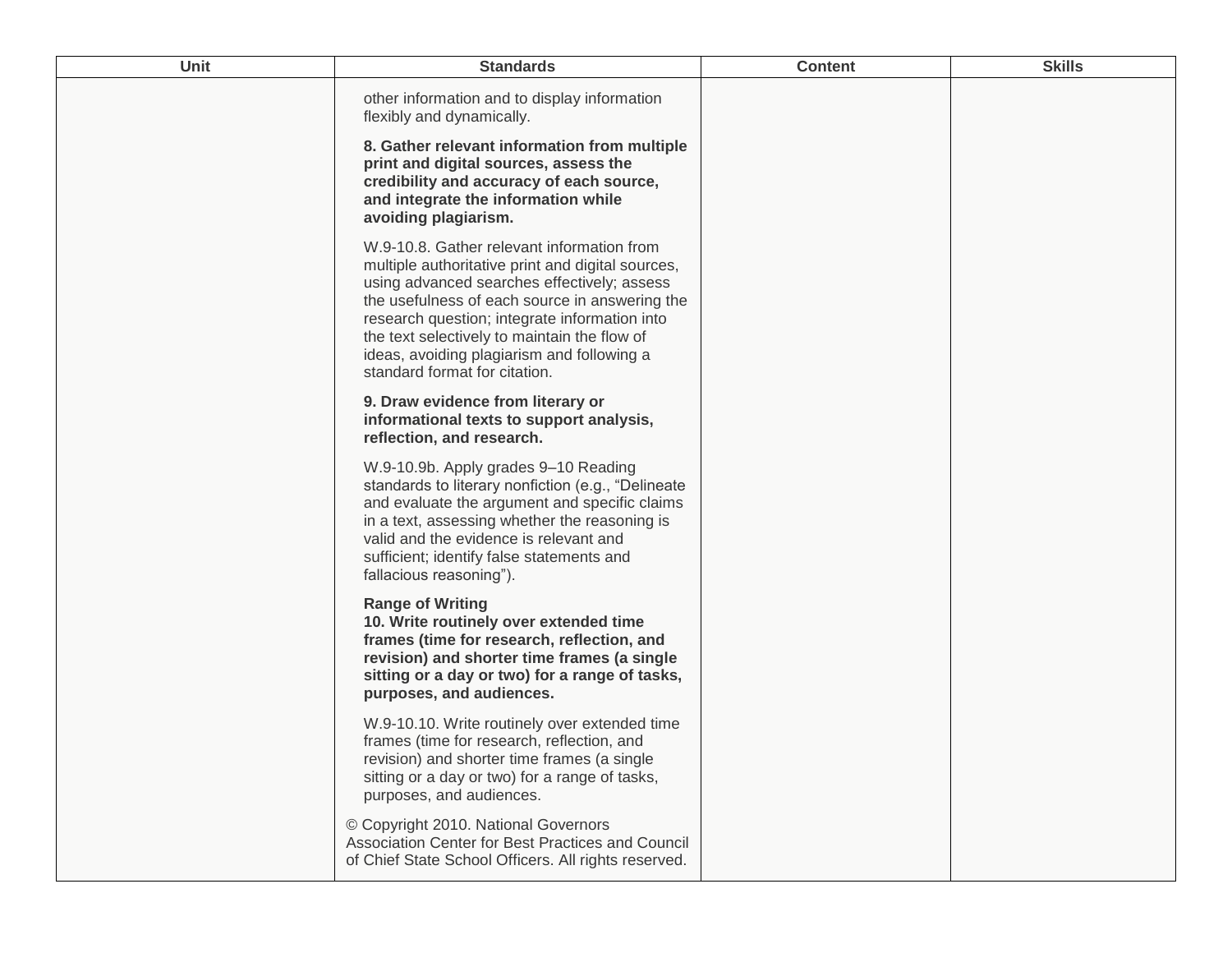| Unit                                                     | <b>Standards</b>                                                                                                                                                                                                                                                                                                                                                                                                                                                                                                                                                                                                                                                                                                                                                                                                                                                                                                                                                                                                                                                                                                                                                                                                                                                                                                                                                                                                                                                                                                                                                                                                                                                        | <b>Content</b>                                                                                                                                                                                                                                                                                                         | <b>Skills</b>                                                                                                                                                                                                                                                                                                                                                                                                                                                                                                                                                                                                                                                                                                                                                                                    |
|----------------------------------------------------------|-------------------------------------------------------------------------------------------------------------------------------------------------------------------------------------------------------------------------------------------------------------------------------------------------------------------------------------------------------------------------------------------------------------------------------------------------------------------------------------------------------------------------------------------------------------------------------------------------------------------------------------------------------------------------------------------------------------------------------------------------------------------------------------------------------------------------------------------------------------------------------------------------------------------------------------------------------------------------------------------------------------------------------------------------------------------------------------------------------------------------------------------------------------------------------------------------------------------------------------------------------------------------------------------------------------------------------------------------------------------------------------------------------------------------------------------------------------------------------------------------------------------------------------------------------------------------------------------------------------------------------------------------------------------------|------------------------------------------------------------------------------------------------------------------------------------------------------------------------------------------------------------------------------------------------------------------------------------------------------------------------|--------------------------------------------------------------------------------------------------------------------------------------------------------------------------------------------------------------------------------------------------------------------------------------------------------------------------------------------------------------------------------------------------------------------------------------------------------------------------------------------------------------------------------------------------------------------------------------------------------------------------------------------------------------------------------------------------------------------------------------------------------------------------------------------------|
| <b>Expository Writing</b><br>(Informational/Explanatory) | <b>CCSS: English Language Arts 6-12</b><br><b>CCSS: Grades 9-10</b><br>Writing<br>2. Write informative/explanatory texts to<br>examine and convey complex ideas and<br>information clearly and accurately through<br>the effective selection, organization, and<br>analysis of content.<br>W.9-10.2. Write informative/explanatory texts<br>to examine and convey complex ideas,<br>concepts, and information clearly and<br>accurately through the effective selection,<br>organization, and analysis of content.<br>W.9-10.2a. Introduce a topic; organize<br>complex ideas, concepts, and information to<br>make important connections and distinctions;<br>include formatting (e.g., headings), graphics<br>(e.g., figures, tables), and multimedia when<br>useful to aiding comprehension.<br>W.9-10.2b. Develop the topic with well-chosen,<br>relevant, and sufficient facts, extended<br>definitions, concrete details, quotations, or<br>other information and examples appropriate to<br>the audience's knowledge of the topic.<br>W.9-10.2c. Use appropriate and varied<br>transitions to link the major sections of the text,<br>create cohesion, and clarify the relationships<br>among complex ideas and concepts.<br>W.9-10.2d. Use precise language and domain-<br>specific vocabulary to manage the complexity<br>of the topic.<br>W.9-10.2e. Establish and maintain a formal<br>style and objective tone while attending to the<br>norms and conventions of the discipline in<br>which they are writing.<br>W.9-10.2f. Provide a concluding statement or<br>section that follows from and supports the<br>information or explanation presented (e.g., | <b>Expository writing</b><br>Persuasive writing<br>Audience<br>Central idea<br><b>Thesis</b><br>Main points<br>Details<br>Examples<br>Facts<br>Evidence (support)<br>Transitions<br><b>Style</b><br>Primary text<br>Critical analysis<br>Text-to-world connection<br>Literary nonfiction<br>Introduction<br>Conclusion | Students will be able to:<br>Define multi-<br>paragrpah<br>expository writing<br>Distinguish<br>$\bullet$<br>expository writing<br>from persuasive<br>writing<br>Define thesis<br>$\bullet$<br>Develop a logical<br>thesis<br>Construct main<br>points to develop the<br>thesis<br>Support thesis and<br>main points with<br>details and<br>examples<br>Address the specific<br>needs of the<br>audience<br>Create insight<br>through the logical<br>and coherent<br>organization of<br>details and<br>examples<br>Connect facts to a<br>thesis<br>Utilize facts to create<br>evidence (support)<br>Connect evidence<br>(support) to thesis<br>Connect main points<br>using transitions<br>Summarize<br>relationship of<br>evidence to thesis<br>Apply critical<br>analysis to a primary<br>text |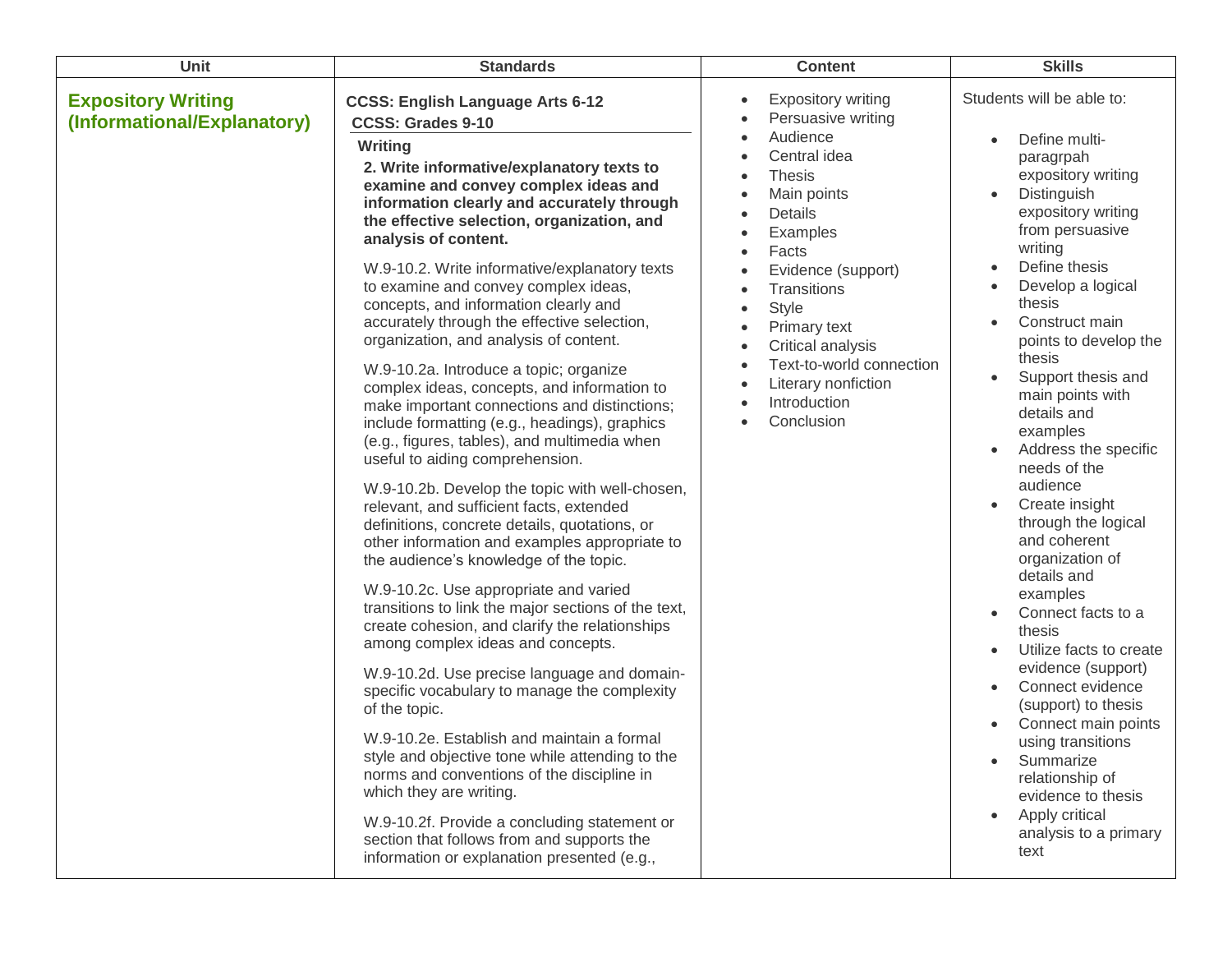| Unit | <b>Standards</b>                                                                                                                                                                                                                                                     | <b>Content</b> | <b>Skills</b>                                                                                                                             |
|------|----------------------------------------------------------------------------------------------------------------------------------------------------------------------------------------------------------------------------------------------------------------------|----------------|-------------------------------------------------------------------------------------------------------------------------------------------|
|      | articulating implications or the significance of<br>the topic).<br><b>Production and Distribution of Writing</b><br>4. Produce clear and coherent writing in<br>which the development, organization, and<br>style are appropriate to task, purpose, and<br>audience. |                | Make text-to-world<br>connections<br>Identify the parts of<br>an introduction<br>Write an effective<br>introduction<br>Write an effective |
|      | W.9-10.4. Produce clear and coherent writing<br>in which the development, organization, and<br>style are appropriate to task, purpose, and<br>audience. (Grade-specific expectations for<br>writing types are defined in standards 1-3<br>above.)                    |                | summary conclusion<br>Write an effective<br>expository<br>composition<br>Establish a<br>consistent writing<br>style                       |
|      | 5. Develop and strengthen writing as<br>needed by planning, revising, editing,<br>rewriting, or trying a new approach.                                                                                                                                               |                |                                                                                                                                           |
|      | W.9-10.5. Develop and strengthen writing as<br>needed by planning, revising, editing, rewriting,<br>or trying a new approach, focusing on<br>addressing what is most significant for a<br>specific purpose and audience.                                             |                |                                                                                                                                           |
|      | 6. Use technology, including the Internet, to<br>produce and publish writing and to interact<br>and collaborate with others.                                                                                                                                         |                |                                                                                                                                           |
|      | W.9-10.6. Use technology, including the<br>Internet, to produce, publish, and update<br>individual or shared writing products, taking<br>advantage of technology's capacity to link to<br>other information and to display information<br>flexibly and dynamically.  |                |                                                                                                                                           |
|      | 8. Gather relevant information from multiple<br>print and digital sources, assess the<br>credibility and accuracy of each source,<br>and integrate the information while<br>avoiding plagiarism.                                                                     |                |                                                                                                                                           |
|      | W.9-10.8. Gather relevant information from<br>multiple authoritative print and digital sources,<br>using advanced searches effectively; assess<br>the usefulness of each source in answering the                                                                     |                |                                                                                                                                           |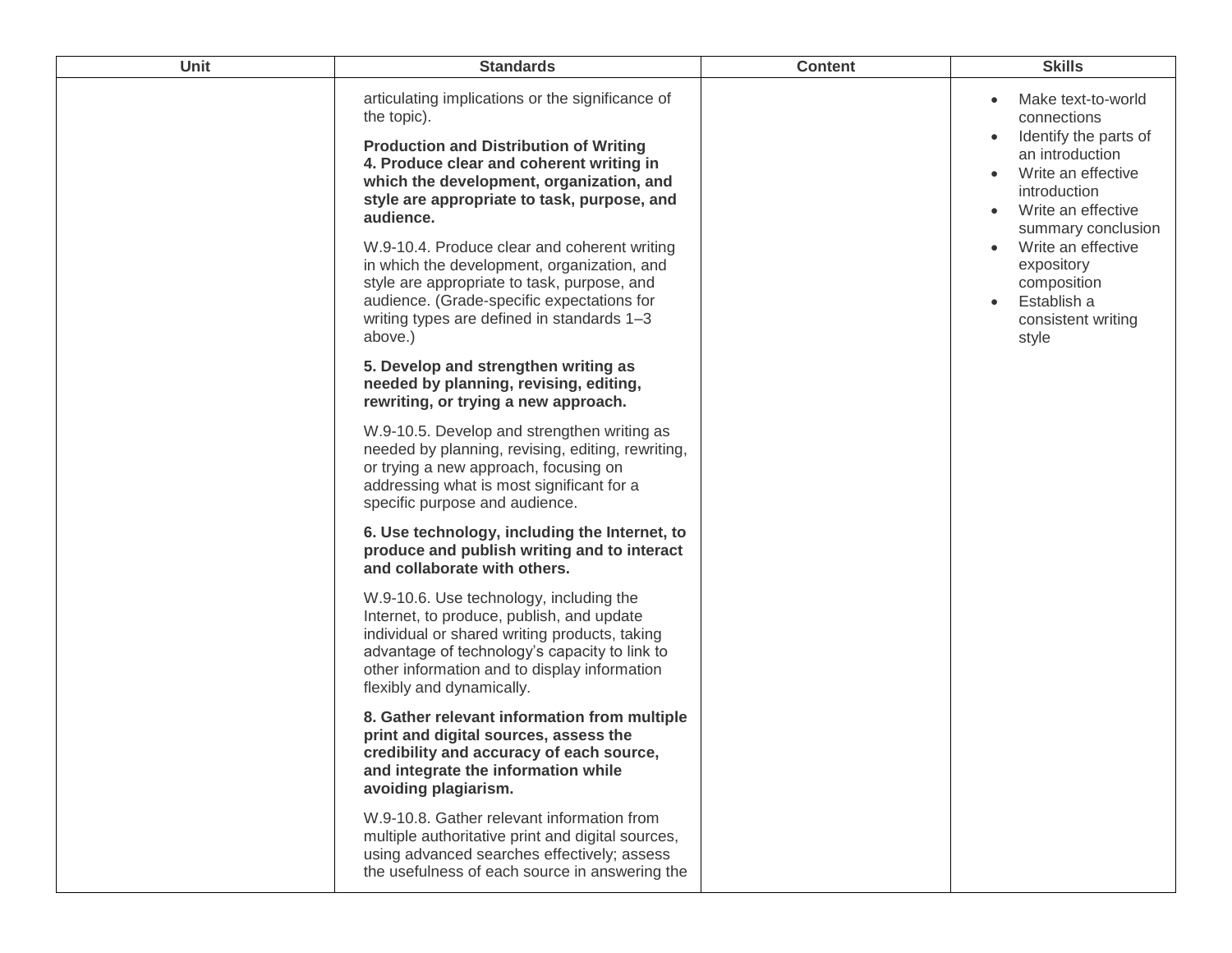| <b>Unit</b> | <b>Standards</b>                                                                                                                                                                                                                                                                                               | <b>Content</b> | <b>Skills</b> |
|-------------|----------------------------------------------------------------------------------------------------------------------------------------------------------------------------------------------------------------------------------------------------------------------------------------------------------------|----------------|---------------|
|             | research question; integrate information into<br>the text selectively to maintain the flow of<br>ideas, avoiding plagiarism and following a<br>standard format for citation.                                                                                                                                   |                |               |
|             | 9. Draw evidence from literary or<br>informational texts to support analysis,<br>reflection, and research.                                                                                                                                                                                                     |                |               |
|             | W.9-10.9. Draw evidence from literary or<br>informational texts to support analysis,<br>reflection, and research                                                                                                                                                                                               |                |               |
|             | W.9-10.9a. Apply grades 9-10 Reading<br>standards to literature (e.g., "Analyze how an<br>author draws on and transforms source<br>material in a specific work [e.g., how<br>Shakespeare treats a theme or topic from Ovid<br>or the Bible or how a later author draws on a<br>play by Shakespeare]").         |                |               |
|             | W.9-10.9b. Apply grades 9-10 Reading<br>standards to literary nonfiction (e.g., "Delineate<br>and evaluate the argument and specific claims<br>in a text, assessing whether the reasoning is<br>valid and the evidence is relevant and<br>sufficient; identify false statements and<br>fallacious reasoning"). |                |               |
|             | <b>Range of Writing</b><br>10. Write routinely over extended time<br>frames (time for research, reflection, and<br>revision) and shorter time frames (a single<br>sitting or a day or two) for a range of tasks,<br>purposes, and audiences.                                                                   |                |               |
|             | W.9-10.10. Write routinely over extended time<br>frames (time for research, reflection, and<br>revision) and shorter time frames (a single<br>sitting or a day or two) for a range of tasks,<br>purposes, and audiences.                                                                                       |                |               |
|             | © Copyright 2010. National Governors<br>Association Center for Best Practices and Council<br>of Chief State School Officers. All rights reserved.                                                                                                                                                              |                |               |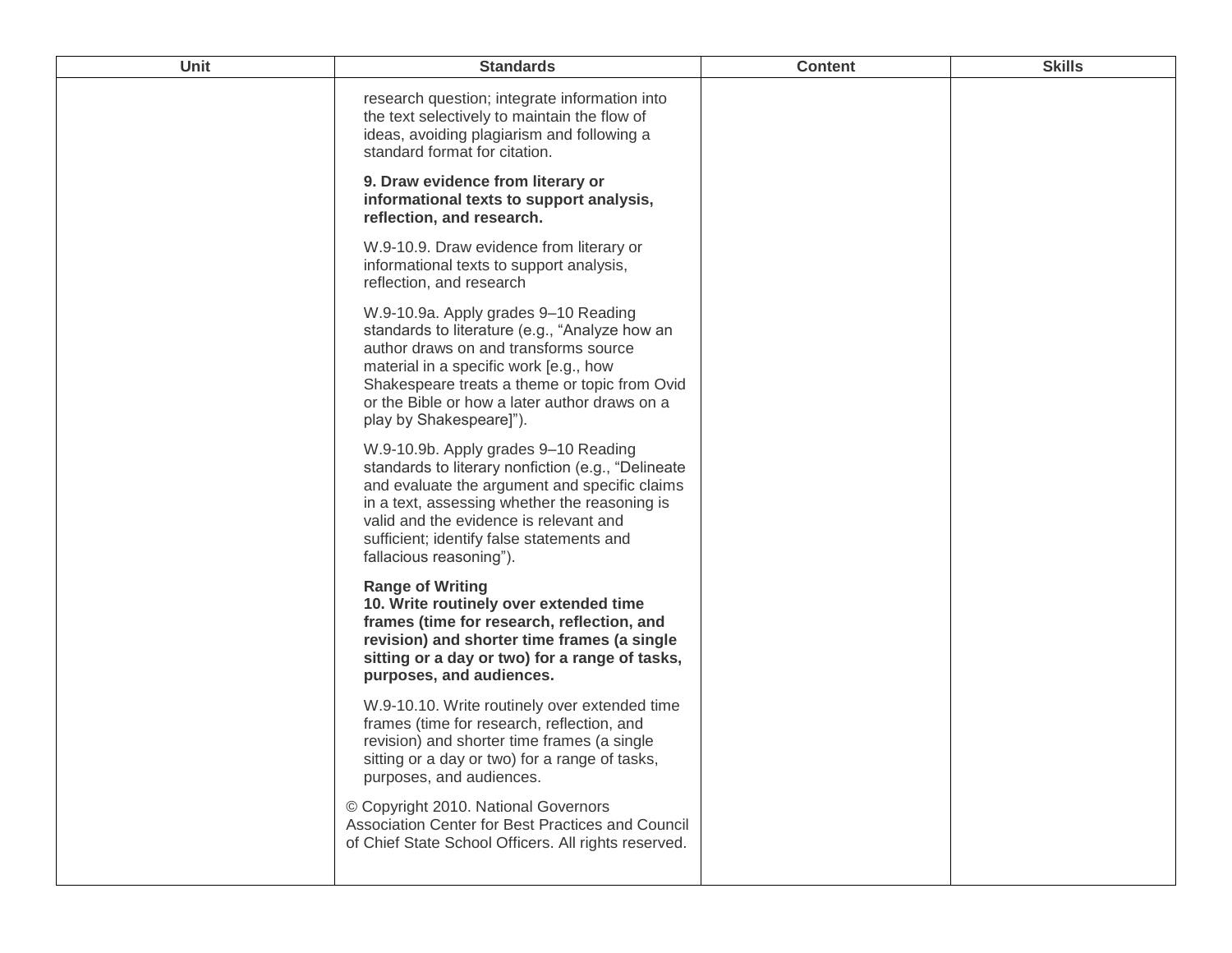| Unit                     | <b>Standards</b>                                                                                                                                                                                                                                                                                                                                                                                                                                                                                                                                                                                                                                                                                                                                                                                                                                                                                                                                                                                                                                                                                                                                                                                                                                                                                                                                                                                                                                                                                                                                                             | <b>Content</b>                                                                                                                                                                                                                                                                                                                                                                                                                                                                                                                                                                                                                                                                                                                                                                                                                                                                                                                              | <b>Skills</b>                                                                                                                                                                                                                                                                                                                                                                                                                                                                                                                                                                                                                                                                                                                                                                                       |
|--------------------------|------------------------------------------------------------------------------------------------------------------------------------------------------------------------------------------------------------------------------------------------------------------------------------------------------------------------------------------------------------------------------------------------------------------------------------------------------------------------------------------------------------------------------------------------------------------------------------------------------------------------------------------------------------------------------------------------------------------------------------------------------------------------------------------------------------------------------------------------------------------------------------------------------------------------------------------------------------------------------------------------------------------------------------------------------------------------------------------------------------------------------------------------------------------------------------------------------------------------------------------------------------------------------------------------------------------------------------------------------------------------------------------------------------------------------------------------------------------------------------------------------------------------------------------------------------------------------|---------------------------------------------------------------------------------------------------------------------------------------------------------------------------------------------------------------------------------------------------------------------------------------------------------------------------------------------------------------------------------------------------------------------------------------------------------------------------------------------------------------------------------------------------------------------------------------------------------------------------------------------------------------------------------------------------------------------------------------------------------------------------------------------------------------------------------------------------------------------------------------------------------------------------------------------|-----------------------------------------------------------------------------------------------------------------------------------------------------------------------------------------------------------------------------------------------------------------------------------------------------------------------------------------------------------------------------------------------------------------------------------------------------------------------------------------------------------------------------------------------------------------------------------------------------------------------------------------------------------------------------------------------------------------------------------------------------------------------------------------------------|
| <b>Narrative Writing</b> | <b>CCSS: English Language Arts 6-12</b><br><b>CCSS: Grades 9-10</b><br><b>Writing</b><br>3. Write narratives to develop real or<br>imagined experiences or events using<br>effective technique, well-chosen details,<br>and well-structured event sequences.<br>W.9-10.3. Write narratives to develop real or<br>imagined experiences or events using effective<br>technique, well-chosen details, and well-<br>structured event sequences.<br>W.9-10.3a. Engage and orient the reader by<br>setting out a problem, situation, or observation,<br>establishing one or multiple point(s) of view,<br>and introducing a narrator and/or characters;<br>create a smooth progression of experiences or<br>events.<br>W.9-10.3b. Use narrative techniques, such as<br>dialogue, pacing, description, reflection, and<br>multiple plot lines, to develop experiences,<br>events, and/or characters.<br>W.9-10.3c. Use a variety of techniques to<br>sequence events so that they build on one<br>another to create a coherent whole.<br>W.9-10.3d. Use precise words and phrases,<br>telling details, and sensory language to convey<br>a vivid picture of the experiences, events,<br>setting, and/or characters.<br>W.9-10.3e. Provide a conclusion that follows<br>from and reflects on what is experienced,<br>observed, or resolved over the course of the<br>narrative.<br><b>Production and Distribution of Writing</b><br>4. Produce clear and coherent writing in<br>which the development, organization, and<br>style are appropriate to task, purpose, and<br>audience. | Making a point<br>theme<br>$\bullet$<br>emotional appeals<br>$\bullet$<br>Developing character<br>protagonist<br>$\bullet$<br>antagonist<br>$\bullet$<br>dialogue<br>$\bullet$<br>levels of<br>$\bullet$<br>characterization<br>methods of<br>$\bullet$<br>characterization (direct,<br>indirect)<br>Developing plot and conflict<br>plot structure<br>$\bullet$<br>setting<br>$\bullet$<br>mood<br>$\bullet$<br>exposition<br>$\bullet$<br>inciting incident<br>$\bullet$<br>rising action<br>$\bullet$<br>climax<br>$\bullet$<br>falling action<br>$\bullet$<br>resolution<br>$\bullet$<br>point of view (narrator<br>$\bullet$<br>vs. author)<br>forms of conflict<br>$\bullet$<br>central conflict<br>$\bullet$<br>event sequencing<br>$\bullet$<br>through transitions<br>foreshadowing<br>$\bullet$<br>flashback<br>$\bullet$<br>Use of language<br>imagery<br>$\bullet$<br>description<br>$\bullet$<br>figurative language<br>pacing | Students will be able to:<br>Focus a narrative on<br>a theme<br>Establish a narrative<br>point of view<br>Use setting to<br>influence plot and<br>conflict<br>Delineate and<br>develop characters<br>Create fully-<br>developed<br>characters through<br>behavior and<br>attitudes<br>Follow a plot<br>structure dependent<br>on a central conflict<br>Employ language<br>consistent with the<br>tone/voice of the<br>narrative<br>Incorporate various<br>aspects of figurative<br>language and<br>imagery<br>Identify and use<br>strategies to engage<br>the reader<br>Evoke an emotional<br>response in the<br>reader<br>Use narrative<br>techniques such as<br>dialogue,<br>description, and<br>pacing<br>Use transitions to<br>connect plot events<br>and episodes<br>Demonstrate<br>command of |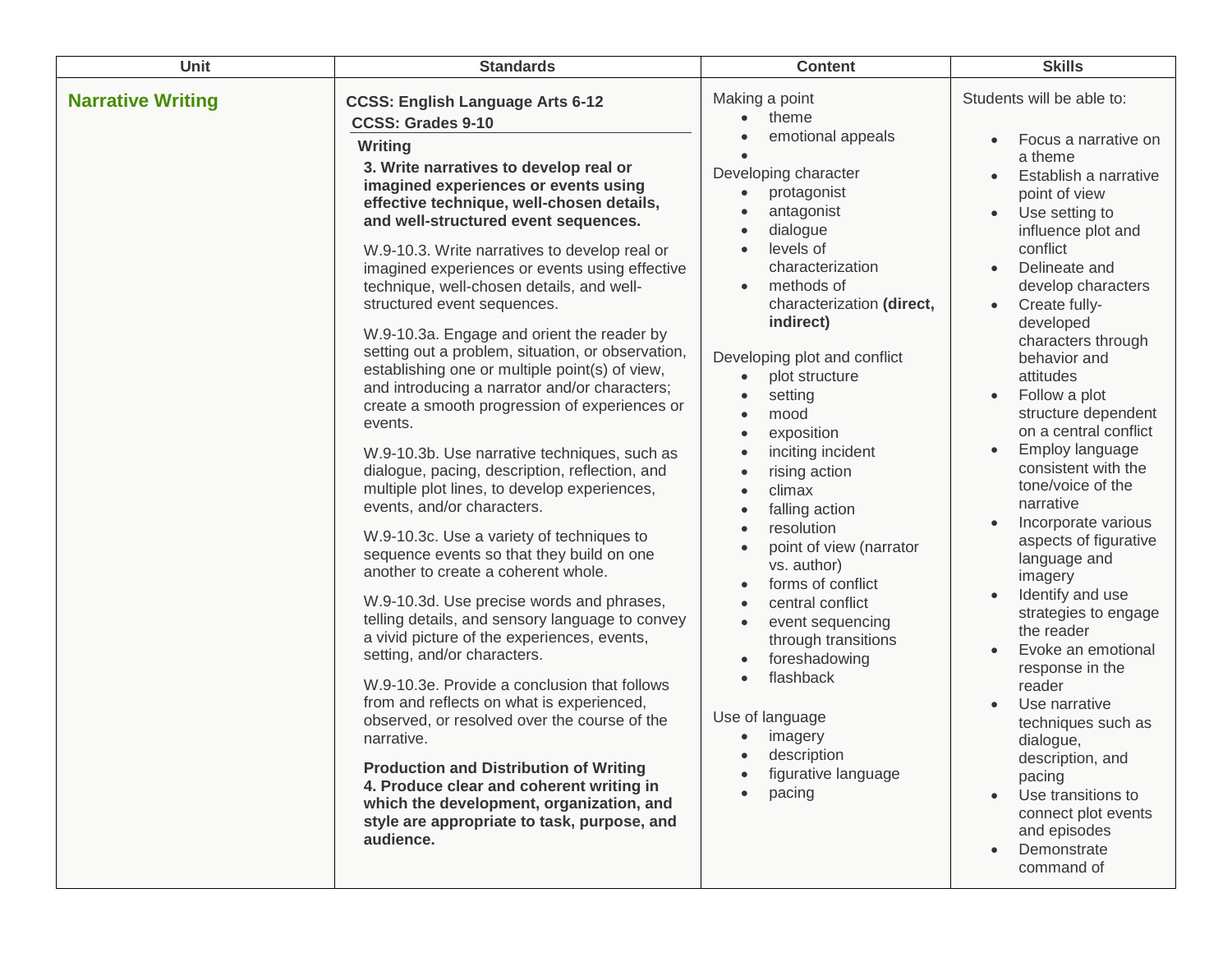| Unit | <b>Standards</b>                                                                                                                                                                                                                                                    | <b>Content</b> | <b>Skills</b>                                           |
|------|---------------------------------------------------------------------------------------------------------------------------------------------------------------------------------------------------------------------------------------------------------------------|----------------|---------------------------------------------------------|
|      | W.9-10.4. Produce clear and coherent writing<br>in which the development, organization, and<br>style are appropriate to task, purpose, and<br>audience. (Grade-specific expectations for<br>writing types are defined in standards 1-3<br>above.)                   |                | conventions of<br>standard English<br>grammar and usage |
|      | 5. Develop and strengthen writing as<br>needed by planning, revising, editing,<br>rewriting, or trying a new approach.                                                                                                                                              |                |                                                         |
|      | W.9-10.5. Develop and strengthen writing as<br>needed by planning, revising, editing, rewriting,<br>or trying a new approach, focusing on<br>addressing what is most significant for a<br>specific purpose and audience.                                            |                |                                                         |
|      | 6. Use technology, including the Internet, to<br>produce and publish writing and to interact<br>and collaborate with others.                                                                                                                                        |                |                                                         |
|      | W.9-10.6. Use technology, including the<br>Internet, to produce, publish, and update<br>individual or shared writing products, taking<br>advantage of technology's capacity to link to<br>other information and to display information<br>flexibly and dynamically. |                |                                                         |
|      | <b>Range of Writing</b><br>10. Write routinely over extended time<br>frames (time for research, reflection, and<br>revision) and shorter time frames (a single<br>sitting or a day or two) for a range of tasks,<br>purposes, and audiences.                        |                |                                                         |
|      | W.9-10.10. Write routinely over extended time<br>frames (time for research, reflection, and<br>revision) and shorter time frames (a single<br>sitting or a day or two) for a range of tasks,<br>purposes, and audiences.                                            |                |                                                         |
|      | © Copyright 2010. National Governors<br>Association Center for Best Practices and Council<br>of Chief State School Officers. All rights reserved.                                                                                                                   |                |                                                         |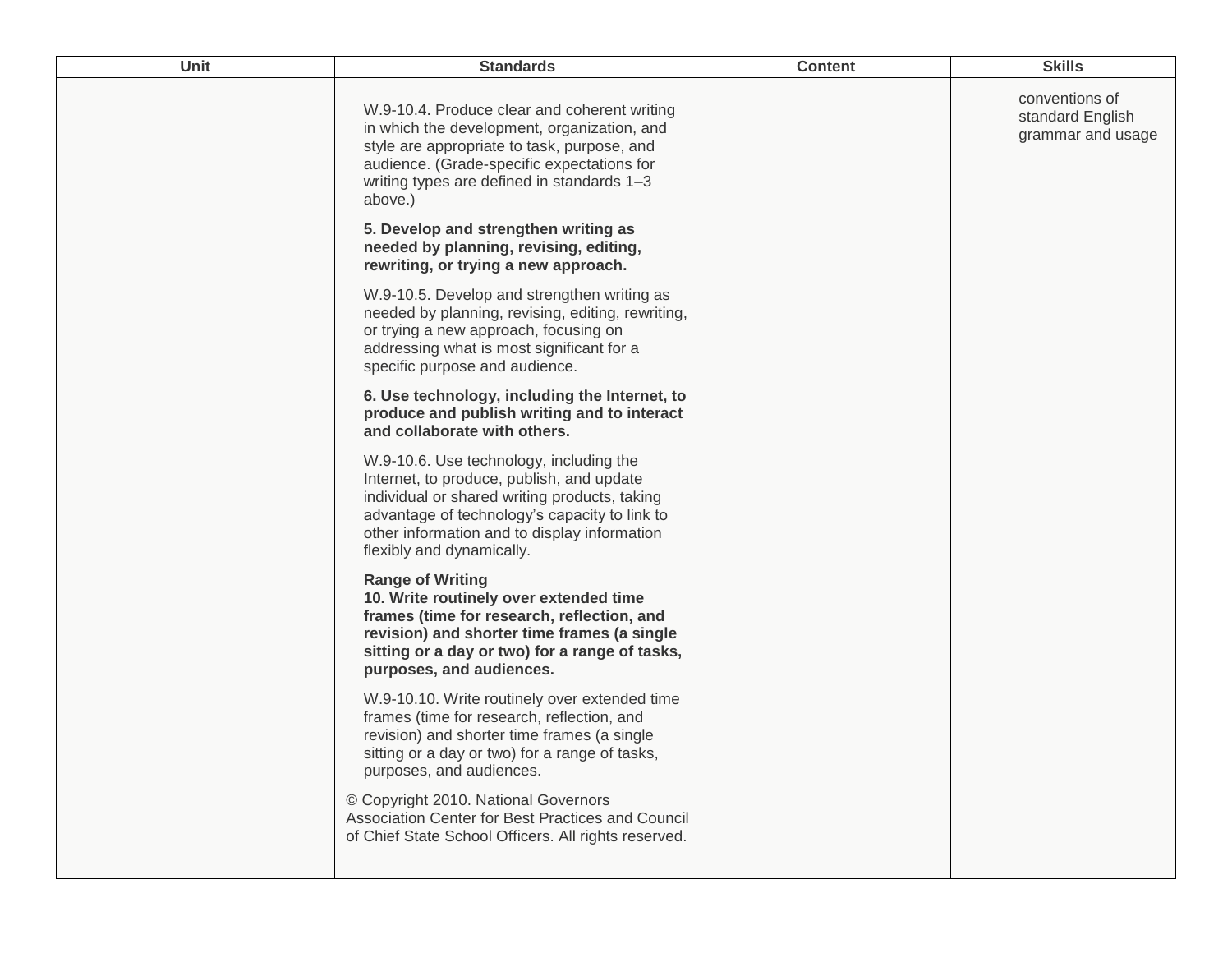| <b>Unit</b>             | <b>Standards</b>                                                                                                                                                                                                                                                                                                                                                                                                                                                                                                                                                                                                                                                                                                                                                                                                                                                                                                                                                                                                                                                                                                                                                                                                                                                                                                                                                                                                                                                                                                                                                                                  | <b>Content</b>                                                                                                                                                                                                                                                                                                                                                                                                                                       | <b>Skills</b>                                                                                                                                                                                                                                                                                                                                                                                                                                                                                                                                                                                                                                                                                                                                                                                                                                                                                           |
|-------------------------|---------------------------------------------------------------------------------------------------------------------------------------------------------------------------------------------------------------------------------------------------------------------------------------------------------------------------------------------------------------------------------------------------------------------------------------------------------------------------------------------------------------------------------------------------------------------------------------------------------------------------------------------------------------------------------------------------------------------------------------------------------------------------------------------------------------------------------------------------------------------------------------------------------------------------------------------------------------------------------------------------------------------------------------------------------------------------------------------------------------------------------------------------------------------------------------------------------------------------------------------------------------------------------------------------------------------------------------------------------------------------------------------------------------------------------------------------------------------------------------------------------------------------------------------------------------------------------------------------|------------------------------------------------------------------------------------------------------------------------------------------------------------------------------------------------------------------------------------------------------------------------------------------------------------------------------------------------------------------------------------------------------------------------------------------------------|---------------------------------------------------------------------------------------------------------------------------------------------------------------------------------------------------------------------------------------------------------------------------------------------------------------------------------------------------------------------------------------------------------------------------------------------------------------------------------------------------------------------------------------------------------------------------------------------------------------------------------------------------------------------------------------------------------------------------------------------------------------------------------------------------------------------------------------------------------------------------------------------------------|
| <b>Research Writing</b> | <b>CCSS: English Language Arts 6-12</b><br><b>CCSS: Grades 9-10</b><br>Writing<br><b>Text Types and Purposes</b><br>1. Write arguments to support claims in an<br>analysis of substantive topics or texts,<br>using valid reasoning and relevant and<br>sufficient evidence.<br>W.9-10.1. Write arguments to support claims in<br>an analysis of substantive topics or texts, using<br>valid reasoning and relevant and sufficient<br>evidence.<br>2. Write informative/explanatory texts to<br>examine and convey complex ideas and<br>information clearly and accurately through<br>the effective selection, organization, and<br>analysis of content.<br>W.9-10.2. Write informative/explanatory texts<br>to examine and convey complex ideas,<br>concepts, and information clearly and<br>accurately through the effective selection,<br>organization, and analysis of content.<br>W.9-10.2a. Introduce a topic; organize<br>complex ideas, concepts, and information to<br>make important connections and distinctions;<br>include formatting (e.g., headings), graphics<br>(e.g., figures, tables), and multimedia when<br>useful to aiding comprehension.<br>W.9-10.2b. Develop the topic with well-chosen,<br>relevant, and sufficient facts, extended<br>definitions, concrete details, quotations, or<br>other information and examples appropriate to<br>the audience's knowledge of the topic.<br>W.9-10.2c. Use appropriate and varied<br>transitions to link the major sections of the text,<br>create cohesion, and clarify the relationships<br>among complex ideas and concepts. | Research<br>Topic<br><b>Thesis</b><br>Argument<br>Plan of development<br>Organization<br>Purpose<br>Audience<br>Source credibility<br>$\bullet$<br>(accuracy, reliability)<br>Citation<br>$\bullet$<br>Note-taking<br>Paraphrase<br>Precis<br>Summary<br>Quotation<br>Plagiarism<br>Transitions<br>Evidence<br>$\bullet$<br>Inductive reasoning<br>Deductive reasoning<br><b>Works Cited</b><br>Introduction<br>$\bullet$<br>Conclusion<br>$\bullet$ | Students will be able to:<br>Define research<br>$\bullet$<br>Write an effective<br>$\bullet$<br>and original thesis<br>Organize main<br>$\bullet$<br>points with a plan of<br>development<br>Create an effective<br>$\bullet$<br>introduction<br>Create an effective<br>$\bullet$<br>conclusion<br>Assess the credibility<br>$\bullet$<br>of sources<br>Identify and gather<br>$\bullet$<br>information<br>(evidence)<br>Distinguish among<br>$\bullet$<br>summary,<br>paraphrase, and<br>quotation and use<br>appropriately<br>Cite sources<br>$\bullet$<br>Create a Works<br>$\bullet$<br>Cited<br>Determine the<br>$\bullet$<br>audience<br>Organize evidence<br>$\bullet$<br>Connect evidence to<br>the thesis<br>Distinguish<br>$\bullet$<br>plagiarism from<br>responsible<br>scholarship<br>Write with clarity<br>Revise for content.<br>coherence,<br>vocabulary,<br>language use, and<br>style |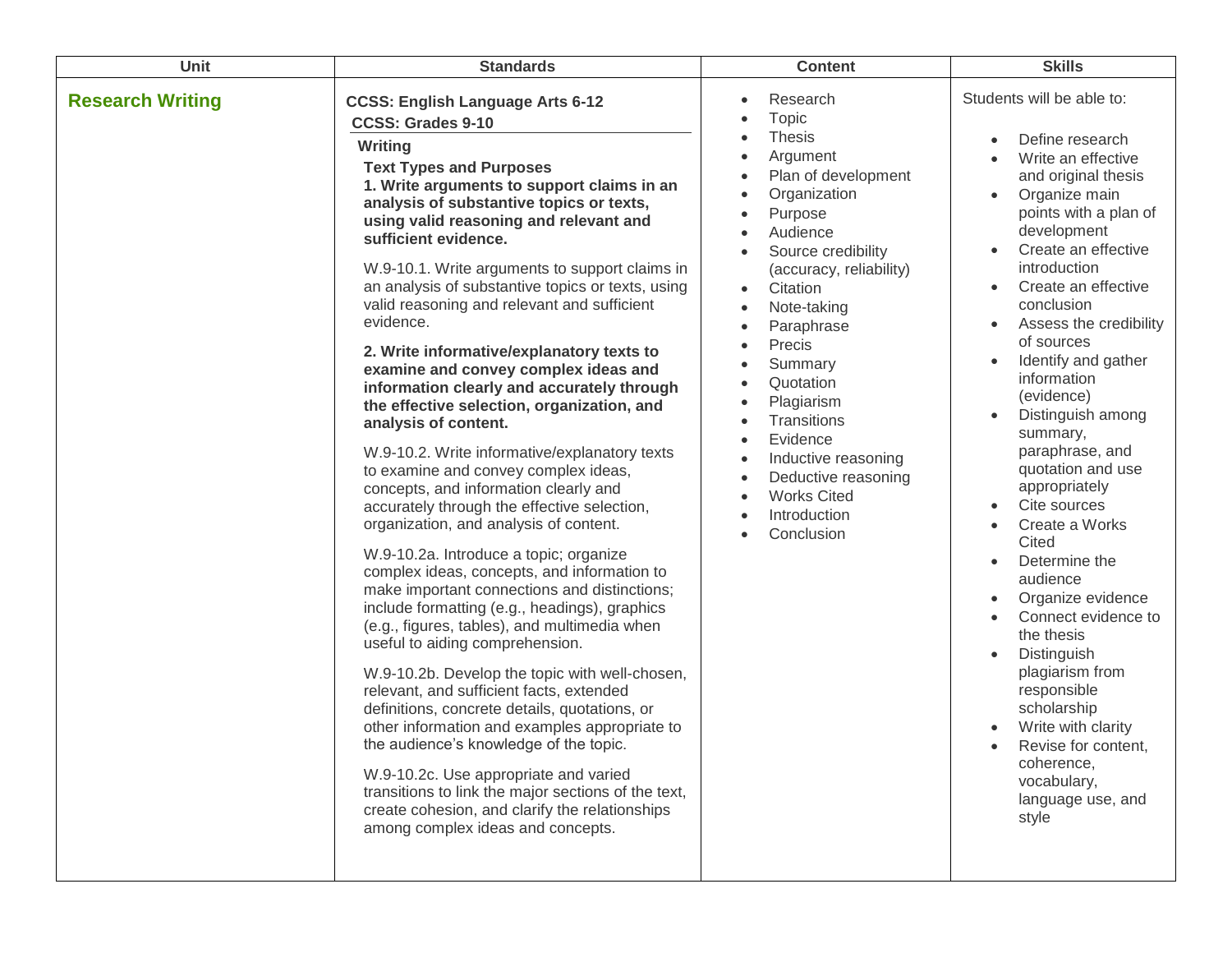| <b>Unit</b> | <b>Standards</b>                                                                                                                                                                                                                                  | <b>Content</b> | <b>Skills</b> |
|-------------|---------------------------------------------------------------------------------------------------------------------------------------------------------------------------------------------------------------------------------------------------|----------------|---------------|
|             | W.9-10.2d. Use precise language and domain-<br>specific vocabulary to manage the complexity<br>of the topic.                                                                                                                                      |                |               |
|             | W.9-10.2e. Establish and maintain a formal<br>style and objective tone while attending to the<br>norms and conventions of the discipline in<br>which they are writing.                                                                            |                |               |
|             | W.9-10.2f. Provide a concluding statement or<br>section that follows from and supports the<br>information or explanation presented (e.g.,<br>articulating implications or the significance of<br>the topic).                                      |                |               |
|             | <b>Production and Distribution of Writing</b><br>4. Produce clear and coherent writing in<br>which the development, organization, and<br>style are appropriate to task, purpose, and<br>audience.                                                 |                |               |
|             | W.9-10.4. Produce clear and coherent writing<br>in which the development, organization, and<br>style are appropriate to task, purpose, and<br>audience. (Grade-specific expectations for<br>writing types are defined in standards 1-3<br>above.) |                |               |
|             | 5. Develop and strengthen writing as<br>needed by planning, revising, editing,<br>rewriting, or trying a new approach.                                                                                                                            |                |               |
|             | W.9-10.5. Develop and strengthen writing as<br>needed by planning, revising, editing, rewriting,<br>or trying a new approach, focusing on<br>addressing what is most significant for a<br>specific purpose and audience.                          |                |               |
|             | 6. Use technology, including the Internet, to<br>produce and publish writing and to interact<br>and collaborate with others.                                                                                                                      |                |               |
|             | W.9-10.6. Use technology, including the<br>Internet, to produce, publish, and update<br>individual or shared writing products, taking<br>advantage of technology's capacity to link to                                                            |                |               |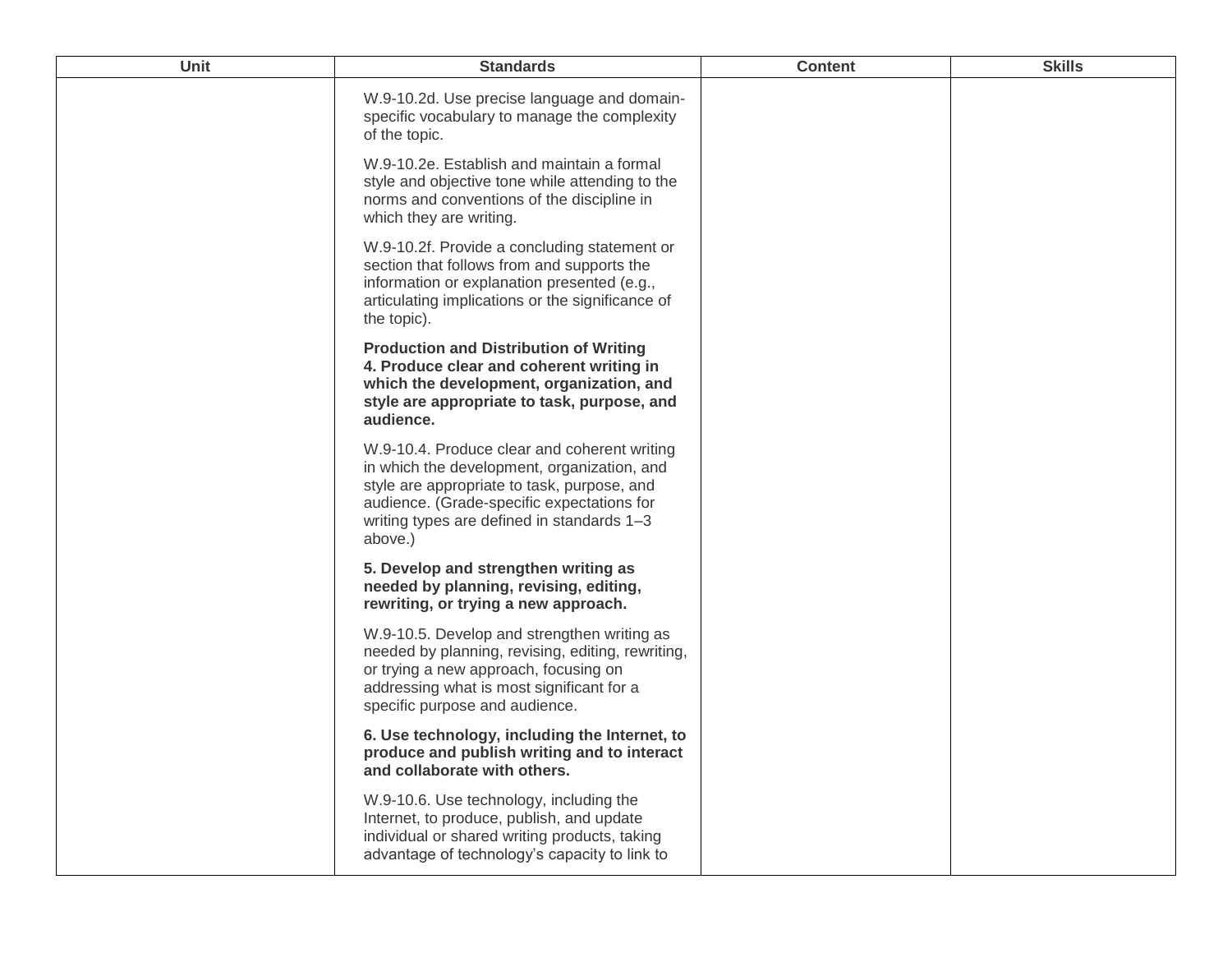| Unit | <b>Standards</b>                                                                                                                                                                                                                                                                                                                                                                 | <b>Content</b> | <b>Skills</b> |
|------|----------------------------------------------------------------------------------------------------------------------------------------------------------------------------------------------------------------------------------------------------------------------------------------------------------------------------------------------------------------------------------|----------------|---------------|
|      | other information and to display information<br>flexibly and dynamically.                                                                                                                                                                                                                                                                                                        |                |               |
|      | <b>Research to Build and Present Knowledge</b><br>7. Conduct short as well as more sustained<br>research projects based on focused<br>questions, demonstrating understanding of<br>the subject under investigation.                                                                                                                                                              |                |               |
|      | W.9-10.7. Conduct short as well as more<br>sustained research projects to answer a<br>question (including a self-generated question)<br>or solve a problem; narrow or broaden the<br>inquiry when appropriate; synthesize multiple<br>sources on the subject, demonstrating<br>understanding of the subject under<br>investigation.                                              |                |               |
|      | 8. Gather relevant information from multiple<br>print and digital sources, assess the<br>credibility and accuracy of each source,<br>and integrate the information while<br>avoiding plagiarism.                                                                                                                                                                                 |                |               |
|      | W.9-10.8. Gather relevant information from<br>multiple authoritative print and digital sources,<br>using advanced searches effectively; assess<br>the usefulness of each source in answering the<br>research question; integrate information into<br>the text selectively to maintain the flow of<br>ideas, avoiding plagiarism and following a<br>standard format for citation. |                |               |
|      | 9. Draw evidence from literary or<br>informational texts to support analysis,<br>reflection, and research.                                                                                                                                                                                                                                                                       |                |               |
|      | W.9-10.9. Draw evidence from literary or<br>informational texts to support analysis,<br>reflection, and research                                                                                                                                                                                                                                                                 |                |               |
|      | W.9-10.9a. Apply grades 9-10 Reading<br>standards to literature (e.g., "Analyze how an<br>author draws on and transforms source<br>material in a specific work [e.g., how<br>Shakespeare treats a theme or topic from Ovid                                                                                                                                                       |                |               |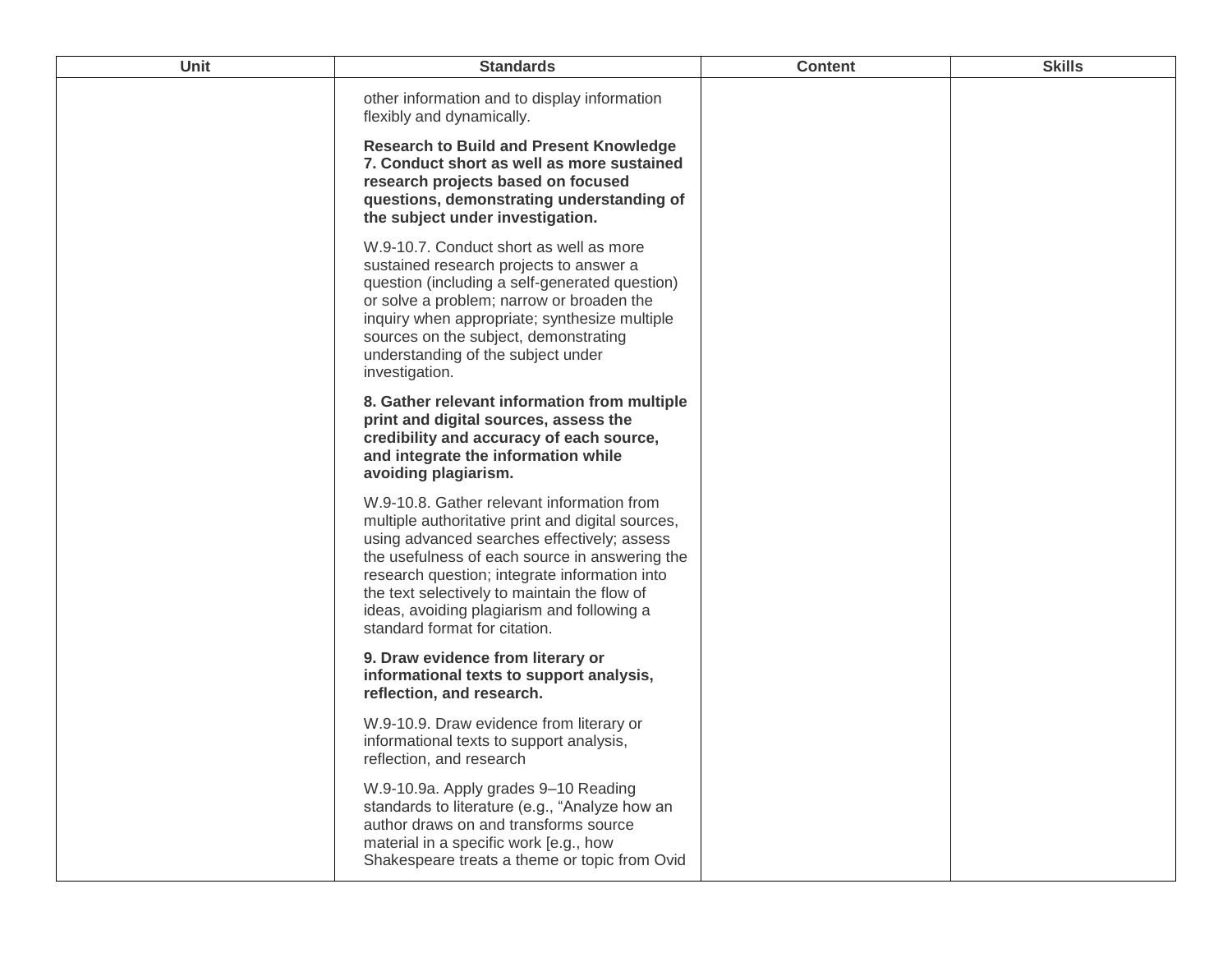| Unit | <b>Standards</b>                                                                                                                                                                                                                                                                                               | <b>Content</b> | <b>Skills</b> |
|------|----------------------------------------------------------------------------------------------------------------------------------------------------------------------------------------------------------------------------------------------------------------------------------------------------------------|----------------|---------------|
|      | or the Bible or how a later author draws on a<br>play by Shakespeare]").                                                                                                                                                                                                                                       |                |               |
|      | W.9-10.9b. Apply grades 9-10 Reading<br>standards to literary nonfiction (e.g., "Delineate<br>and evaluate the argument and specific claims<br>in a text, assessing whether the reasoning is<br>valid and the evidence is relevant and<br>sufficient; identify false statements and<br>fallacious reasoning"). |                |               |
|      | <b>Range of Writing</b><br>10. Write routinely over extended time<br>frames (time for research, reflection, and<br>revision) and shorter time frames (a single<br>sitting or a day or two) for a range of tasks,<br>purposes, and audiences.                                                                   |                |               |
|      | W.9-10.10. Write routinely over extended time<br>frames (time for research, reflection, and<br>revision) and shorter time frames (a single<br>sitting or a day or two) for a range of tasks,<br>purposes, and audiences.                                                                                       |                |               |
|      | Language<br><b>Conventions of Standard English</b><br>1. Demonstrate command of the<br>conventions of standard English grammar<br>and usage when writing or speaking.                                                                                                                                          |                |               |
|      | L.9-10.1. Demonstrate command of the<br>conventions of standard English grammar and<br>usage when writing or speaking.                                                                                                                                                                                         |                |               |
|      | L.9-10.1a. Use parallel structure.*                                                                                                                                                                                                                                                                            |                |               |
|      | L.9-10.1b. Use various types of phrases (noun,<br>verb, adjectival, adverbial, participial,<br>prepositional, absolute) and clauses<br>(independent, dependent; noun, relative,<br>adverbial) to convey specific meanings and<br>add variety and interest to writing or<br>presentations.                      |                |               |
|      | 2. Demonstrate command of the<br>conventions of standard English                                                                                                                                                                                                                                               |                |               |